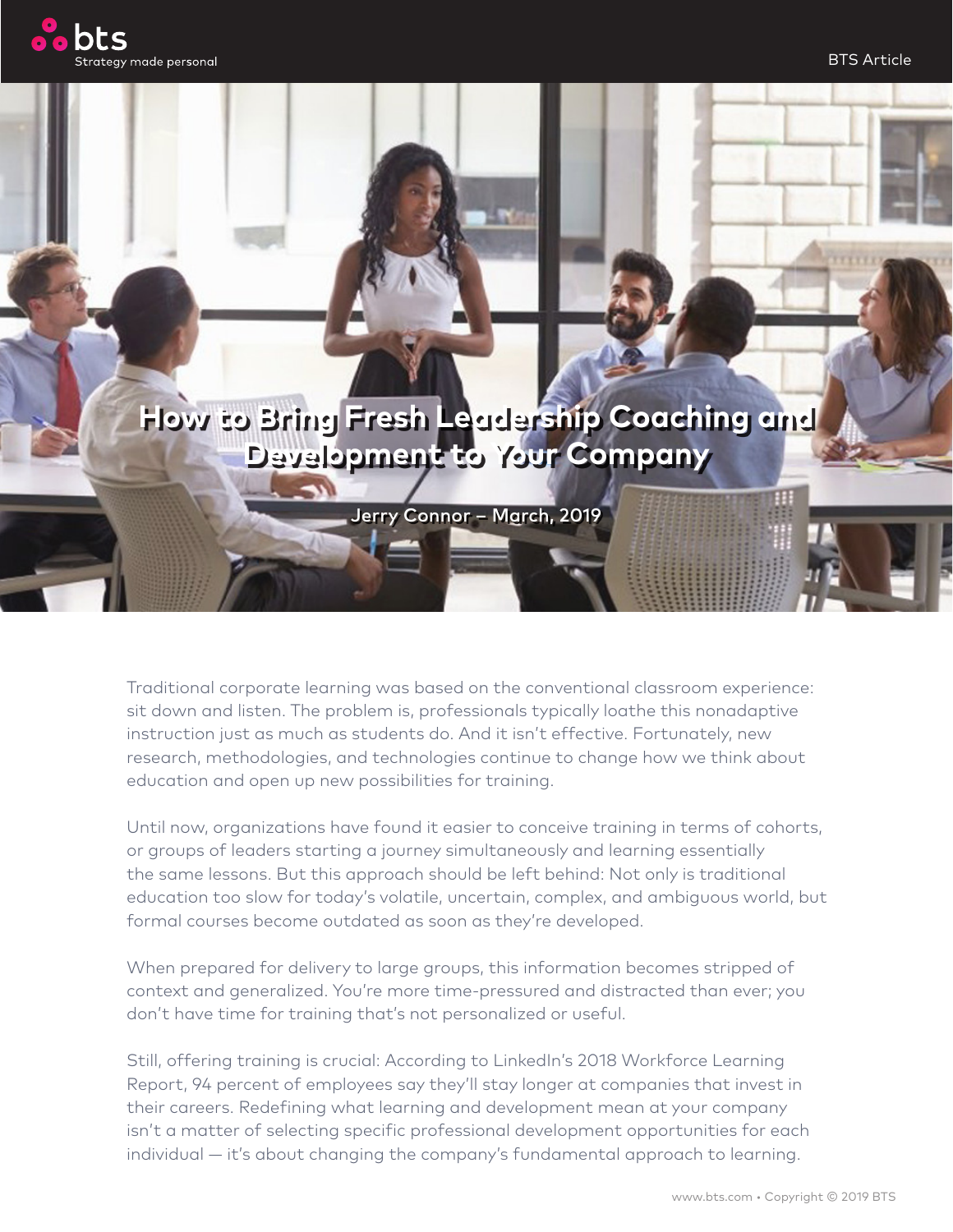## Moving toward modern learning models

When it was introduced, the 70:20:10 learning and development model represented a shift in companies' ideas about training. It recognized that 70% of learning occurs on the job, 20% comes through personal conversations and coaching, and only 10% results from formally structured learning events. By emphasizing and seeking to improve the 90% of learning



that occurs outside of one-size-fits-all sessions, the model encouraged a new, more impactful way of thinking about learning to emerge.

Several trends have arisen alongside this philosophy and represent future development methods. Microlearning, spurred by the digital revolution, delivers bite-sized content to employees who are too busy to attend formal training. Digital solutions and professional coaching are two additional up-and-coming strategies for making learning more personalized.

The best organizations combine the opportunities of digital with well-defined theories of change to create learning experiences that stick and drive impact. As a manager, here's how you can begin implementing modernized learning for yourself and your team:

- 1. **Advocate for early tech adoption.** When putting together budgets, include time and money for tinkering with digital products. Of course, you should consider whether the costs are justified before proposing any massive investments. Avoid the trap of digital delusion: falling under the spell of high-tech (and usually expensive) solutions that are never ultimately used. To most successfully shepherd digital transformations (and tech learning), adopt a rookie mindset and exercise curiosity.
- 2. **Redefine coaching.** Coaching is the perfect way to deliver individualized learning. Help your senior leaders shape a vision for coaching within the organization, and stay up-to-date on offerings for scalable coaching that will implement that vision. One of our clients uses one-to-one coached learning programs so that when a leader identifies a need, he can receive personalized learning solutions within days.
- 3. **Find ways to map leadership learning.** Many employees don't think of on-thejob training and mentoring as official professional development. Working with HR staff members and department heads, you can be part of changing that mindset. With the right system, a company can map leadership learning, track progress, and reward both learners and teachers.